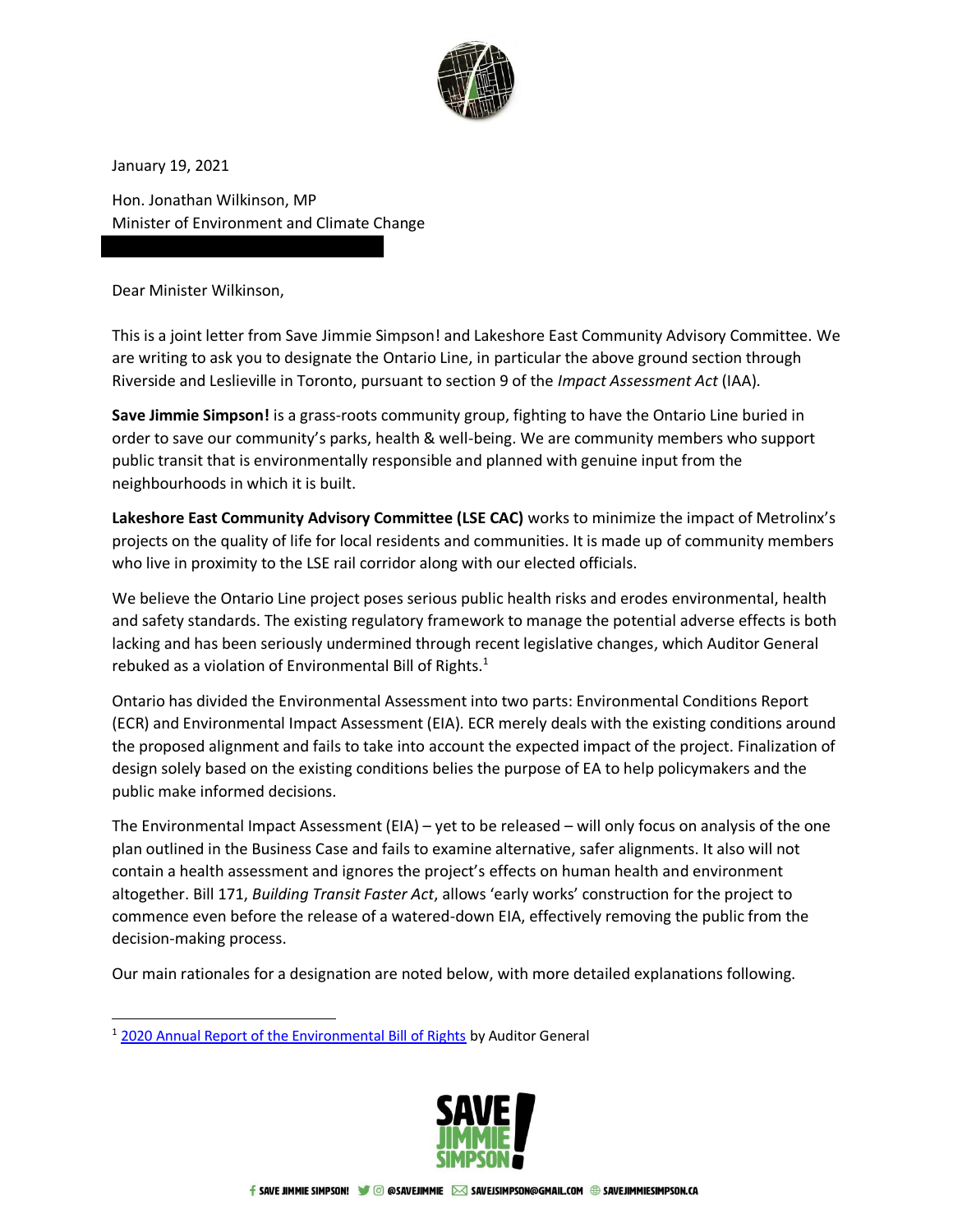

The **Environmental and Public Health Risks** section outlines how the Ontario Line exposes local residents to dangerous levels of noise, vibration and pollution. We point out numerous health and environmental standards the Ontario Line contravenes.

Under **Rail Safety**, we raise safety risks resulting from the loss of a standard setback distance and point out the gap in the current legislative framework to effectively address proximity risks of incompatible land use around railways.

We provide academic research that quantifies the importance of urban greenspace and how the Ontario Line puts **Parks and Urban Greenspace at Risk.**

Metrolinx's failure to consider reasonably expected impacts on communities and the environment is highlighted by the absence of due diligence on human health and underscores the **Need for a Health Impact Assessment**.

**Public Concerns** are well documented, and the \$5.1 billion in federal funding establishes **Federal Jurisdiction and Interest** in the project. Notably, th[e 2015 Canadian Transportation Act Review](https://tc.canada.ca/sites/default/files/migrated/ctar_vol1_en.pdf) recommends that "the federal government use infrastructure funding leverage" to support "the relocation of rail infrastructure outside of dense urban centres" and support "safer alternatives."<sup>2</sup>

Several Railway Safety Act Reviews have highlighted persistent rail safety challenges require "multiple levels of government, community organizations and the Canadian public to resolve."<sup>3</sup> Political interference in the planning for the Ontario Line has resulted in the City of Toronto and the public losing oversight of the Ontario Line.

The federal government singularly holds the key as to whether we can hold the Ontario government accountable, which through its agency, Metrolinx, has prioritized speed to complete the project over proper due diligence and public consultation. A federal impact assessment would address health and safety risks as well as cultural and socioeconomic aspects which have been overlooked by Metrolinx and allow the public a voice in what may be the largest infrastructure project in Toronto for generations to come.



<sup>2</sup> 2015 Canada Transportation Act Review. [Pathways: Connecting Canada's Transportation System to the World](https://www2.tc.gc.ca/eng/ctareview2014/ctar_vol1_en.pdf)-[Volume 1.](https://www2.tc.gc.ca/eng/ctareview2014/ctar_vol1_en.pdf) December 2015. p. 143.

<sup>3</sup> 2018 Railway Safety Act Review. [Enhancing Rail Safety in Canada: Working Together for Safer Communities](https://tc.canada.ca/sites/default/files/migrated/enhancing_rail_safety_canada_working_together_safer_communities.pdf)

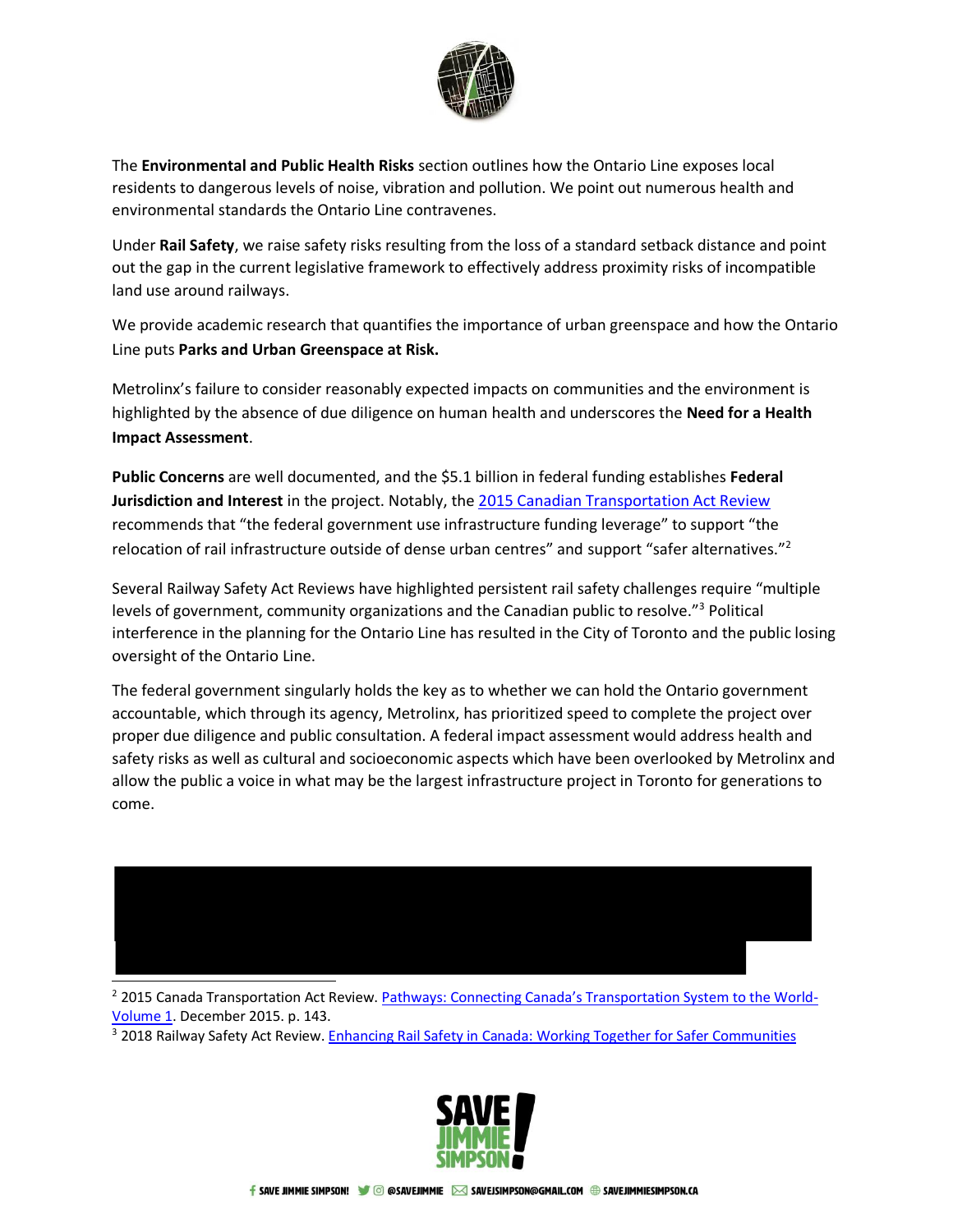

# **Background**

Toronto needs transit options that will ease congestion, improve commuter safety, and minimize our carbon footprint. It is vital to the future of our city that transit infrastructure and planning accounts for current population projections that show our city's population will increase from 2.97 million in 2019 to 3.73 million in 2046 (25.9 per cent).<sup>4</sup> Though COVID-19 has changed ridership patterns, these population projections remain. As the 4<sup>th</sup> largest city in North America, transit-riders and visitors to our city deserve public transit that is affordable and enhances the social, economic, and environmental sustainability of our neighbourhoods and communities.

Metrolinx and the Provincial Government's plan to run the Ontario Line aboveground from Gerrard St. E and Lakeshore East does not achieve these aims. Local residents living along the roughly proposed at grade/elevated portion of the Ontario Line in Riverside and Leslieville are raising the alarm about the loss of our parks and community spaces and associated health and environmental impacts including: increased pollution, increased noise and vibration, decreased rail safety, and the destruction of natural habitat. These plans call for the expansion of the existing rail corridor, from three tracks to six tracks, serving a mix of mainline rail and rapid transit, including a planned electrical track with an overhead catenary system.

# **Environmental and Public Health Risks**

The Ontario Line proposes to place a 6-lane railway right through a residential neighbourhood between Gerrard St and Eastern Ave – roughly 2 km segment. As is currently planned, it would expose local communities to dangerous levels of noise, vibration and pollution posing environmental and public health risks.

- Current noise levels<sup>5</sup> in Riverside and Leslieville already significantly exceed noise standards endorsed by WHO, Health Canada and Ontario Ministry of Environment. Doubling of rail tracks will expose residents to dangerous levels of noise and vibration on an ongoing basis during the operational phase of the Ontario Line.
	- o Metrolinx's plans to carry out years of construction, mostly overnight, within metres from residential homes constitute major concerns for local residents.

<sup>&</sup>lt;sup>5</sup> Based on noise generated by the existing 3 lanes of rail traffic as reported in Metrolinx Environmental Conditions [Report](https://www.metrolinxengage.com/sites/default/files/2020-11-30_ol_ecr_b3_nv_final_optimized_locked.pdf) at a choice location. We believe noise levels experienced by residents are higher than as measured by Metrolinx.



<sup>4</sup> <https://www.fin.gov.on.ca/en/economy/demographics/projections/>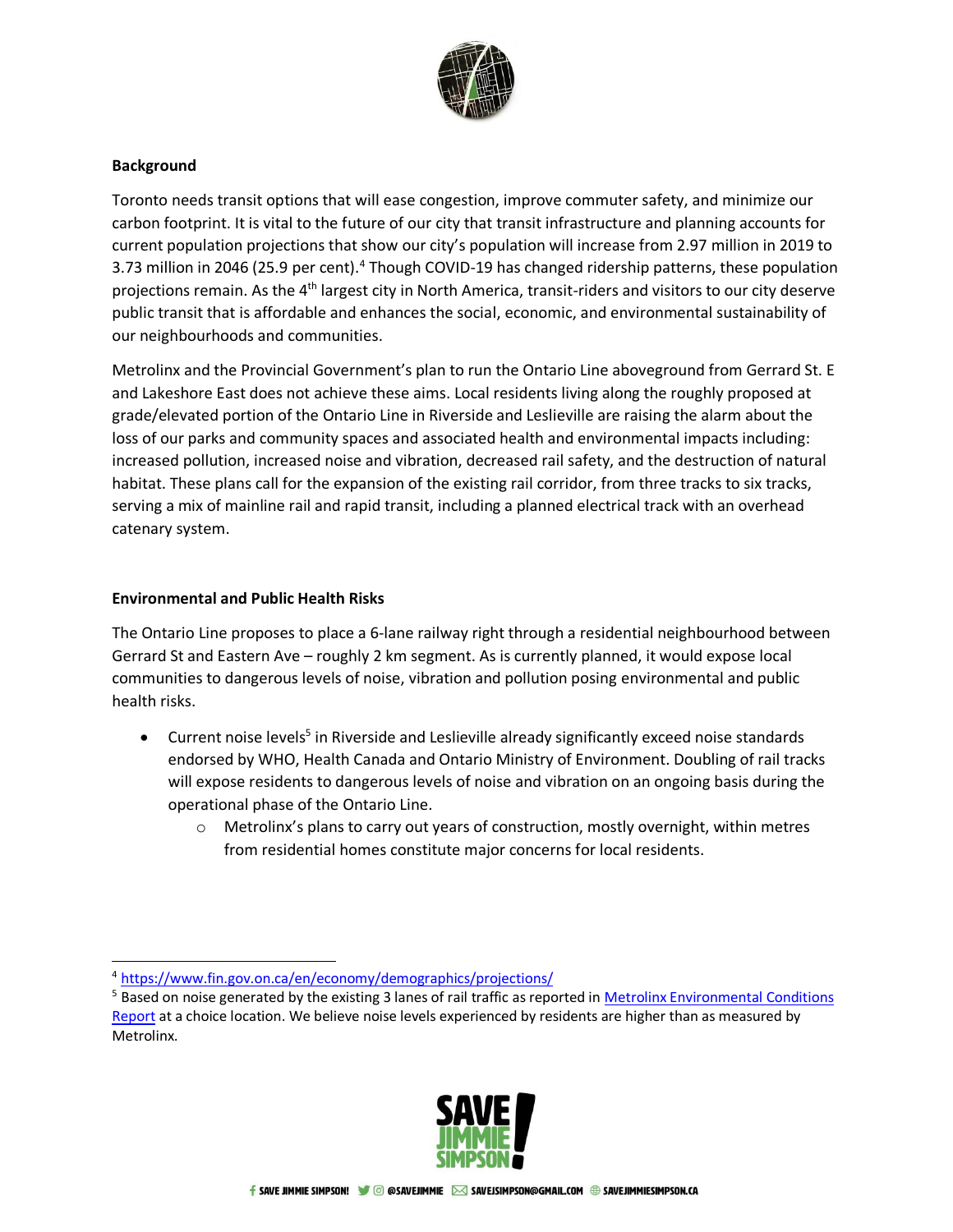

- Environmental effects of rail-induced vibration and ground borne noise have not been considered. These are health risks recognized by the European Union, but are not covered by the existing legislative framework in Canada.<sup>6</sup>
	- $\circ$  The [FCM/RAC Proximity](https://www.proximityissues.ca/wp-content/uploads/2017/09/2013_05_29_Guidelines_NewDevelopment_E.pdf) Guidelines, voluntarily adopted by municipalities, points out "vibration in buildings in proximity to railway corridors can reach levels that may not be acceptable to building occupants." It recommends vibration measurements to include a minimum of five train pass-bys and prescribes a maximum limit of 0.1mm/s RMS for living areas.
	- $\circ$  The guidelines also recommend that an impact study be conducted covering 75 metres on both sides of the track by a qualified expert.
	- o Metrolinx has not provided *any* vibration measurements in Riverside and Leslieville where a major rail expansion is planned. Please refer to the "Rail Safety" section below re: issues around voluntary adoption of these safety standards.
- Metrolinx plans to multiply the frequency of train service from 170 a day to 882 through a densely populated residential neighbourhood.<sup>7</sup>
	- $\circ$  A noise barrier wall is being proposed as a panacea to mitigate the impact from a dramatic 400%+ increase in train service. The efficacy of a noise barrier wall is questionable when a large reduction in noise is required.
	- o Bill 171 *Build Transit Faster Act* authorizes the construction for this project to proceed even before the release of EIA.
	- o Pre-EA construction also contravenes a federal funding requirement. Please see the "Federal Jurisdiction and Interest" section below.
- Metrolinx has not studied adverse health effects of long-term exposure to noise and vibration or factored into their alignment design.
	- $\circ$  The [World Health Organization \(WHO\)](https://www.who.int/docstore/peh/noise/guidelines2.html) warns "railway traffic produce[s] intermittent low-frequency noise. Low-frequency noise may also produce vibrations and rattles as secondary effects. Health effects due to low-frequency components in noise are estimated to be more severe than for community noises in general."
	- $\circ$  [Quantitative studies in a systematic review](https://bmcpublichealth.biomedcentral.com/track/pdf/10.1186/s12889-018-5870-2.pdf) found that exposure to excessive noise was linked to lower mental health outcomes and higher risk of ischemic heart disease in the surrounding communities.
	- $\circ$  Contrary to Health Canada guidelines<sup>8</sup>, Metrolinx's Environmental Impact Assessment (yet to be released) will not include a health assessment.

<sup>&</sup>lt;sup>8</sup> Health Canada in its [Canadian Handbook on Health Impact Assessment](http://hiaconnect.edu.au/old/files/hia-Volume_1.pdf) stipulates that a "health assessment needs to be integrated into Environmental Assessment" to "ensure … the health and well-being of individuals and



<sup>6</sup> [Directive 2008/57/EC of the European Parliament](https://eur-lex.europa.eu/legal-content/EN/ALL/?uri=CELEX:32008L0057) and of the Council of 17 June 2008 on the interoperability of the rail system within the Community 1.4. Environmental protection posits "Operation of the rail system must not give rise to an inadmissible level of ground vibrations for the activities and areas close to the infrastructure and in a normal state of maintenance."

 $7$  Based on future GO service estimate and Ontario Line service frequency per Preliminary Design Business Case.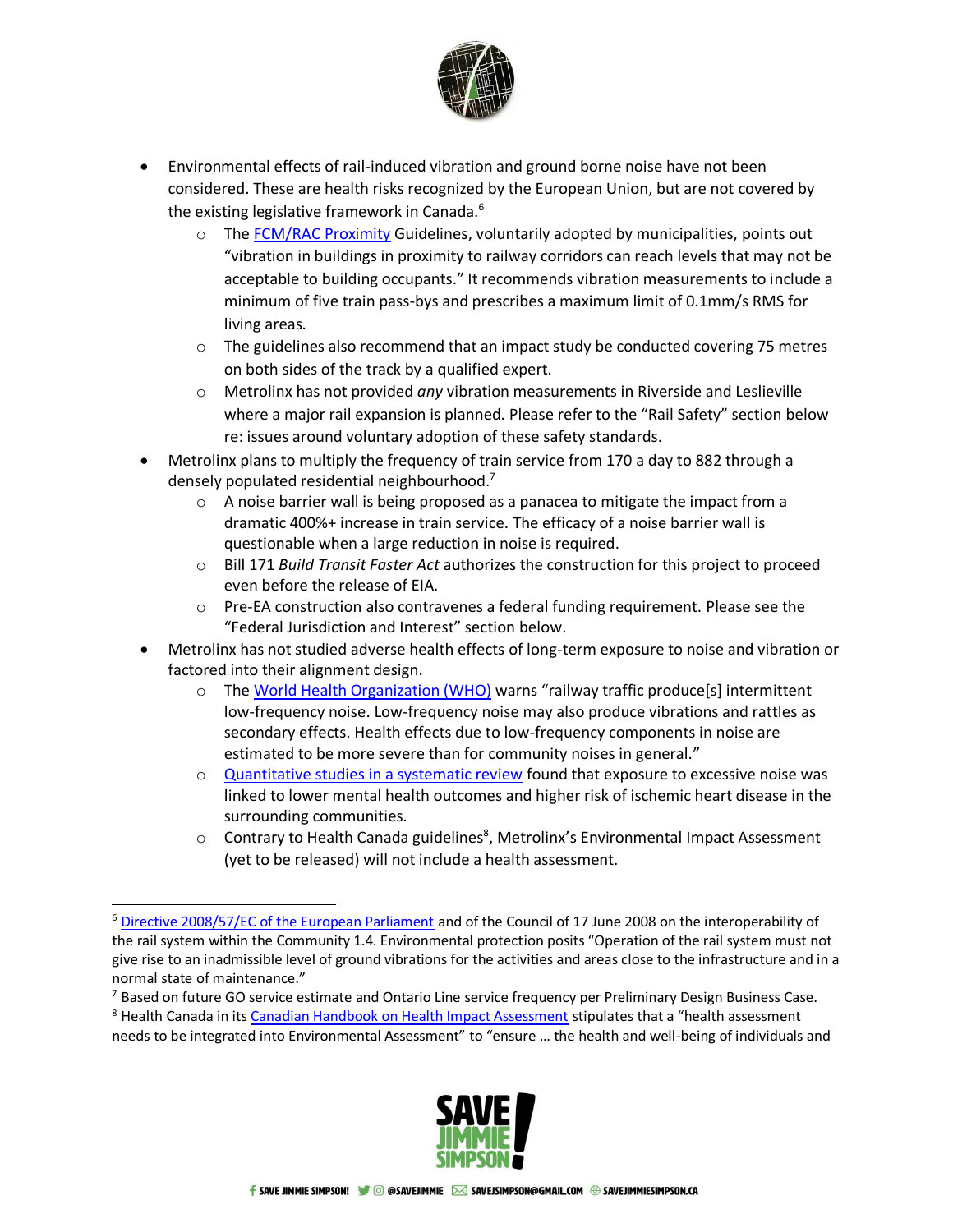

- o Recent changes to the provincial *Environmental Assessment Act* remove public rights of appeal for flawed environmental assessments.<sup>9</sup>
- A review which assessed [86 public transport systems](https://www.tandfonline.com/doi/full/10.1080/01441647.2017.1301594) found that designs that create segregations in urban spaces make it difficult to create attractive urban spaces around stations "due to the significant intervention in the urban space as compared to the establishment of, for instance, subsurface metro systems"
	- $\circ$  Metrolinx has not studied the cultural and socioeconomic impact of splitting the Riverside and Leslieville community in half with a 30+ metre wide rail corridor.
- Metrolinx plans to build an additional track to run alongside the Ontario Line. None of the past or future studies examines the cumulative effects of RER and Ontario Line's 6 lanes of rail traffic and associated health and environmental impact.
	- o A bulk of increased train service through the corridor is to be met with diesel trains. WHO classifie[d diesel engine](https://www.iarc.who.int/news-events/iarc-diesel-engine-exhaust-carcinogenic/) exhaust as carcinogenic to humans. Refer to "Need for a Health Impact Assessment" below.

# **Rail Safety**

In order to promote public safety – one of the primary objectives of *Railway Safety Act* – railways have used a standard setback and berm to mitigate risks for people living in proximity to rail corridors.<sup>10</sup> These measures were developed "based on a detailed analysis of past incidents and derailments" and "allow a derailed train enough room to come to a complete stop." $^{11}$ 

In Riverside and Leslieville, the existing 3 rail tracks are on an elevated berm without any crash wall or sound barrier wall. The setback distance therefore takes on an outsized significance as the only risk mitigation measure protecting residential homes that surround the rail corridor.

Ontario Line proposal breaches the recommended setback distance endorsed by RAC/FCM. In fact, these trains will be traversing at less than 10 metres from residential homes.

Houses in Riverside and Leslieville are two- or three-storey tall wood frame structures, not high-rise condominiums with concrete foundations that could double as crash walls. As trains are on an elevated berm, the only thing standing between bedrooms and trains will be the windows.

<sup>9</sup> Ecojustice [Doug Ford's Bill 197 sends environmental oversight back to the 70s](https://ecojustice.ca/pressrelease/bill-197-sending-ontario-back-to-70s/)

<sup>&</sup>lt;sup>10</sup> [Proximity Initiative,](https://www.proximityissues.ca/wp-content/uploads/2017/09/2013_05_29_Guidelines_NewDevelopment_E.pdf) Railway Association of Canada (RAC) and Federation of Canadian Municipalities (FCM)  $11$  Ibid.



society is not compromised." Health Canada goes onto say "these issues can go unnoticed by developers and be easily ignored unless individuals or communities raise them."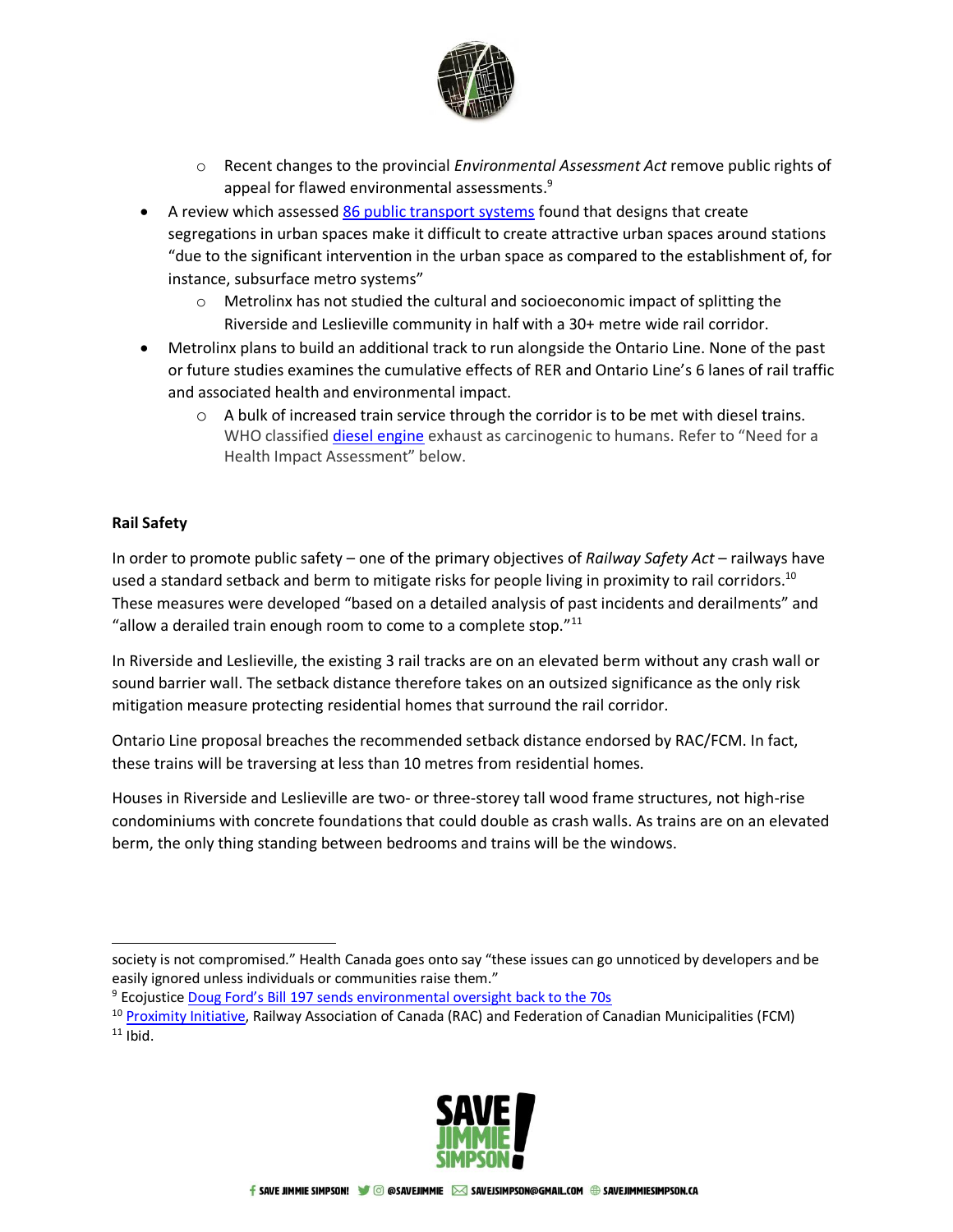



No detailed information has been communicated to the local community as to how many homes and households will be exposed to elevated levels of risk due to significantly reduced setback along Degrassi, Wardell, Booth, McGee, Saulter, Paisley, Dundas, Tiverton, Logan, First and Gerrard St.

Given that more than 10% of railway accidents are collisions or derailments between stations<sup>12</sup> and more than 35% of all rail-related fatalities occurred within rail corridors in six urban regions<sup>13</sup>, the proposed expansion of rail corridor in a densely populated urban area and the resulting loss of setback distance pose significant safety concerns.

In the same vein, the [2015 Canadian Transportation Act Review](https://tc.canada.ca/sites/default/files/migrated/ctar_vol1_en.pdf) encouraged governments to establish a "buffer zone" around new rail developments in order to mitigate concerns over rail operations.

Though RAC and FCM standards have been adopted by approximately 60 municipalities in Canada, the municipality-by-municipality approach has been identified as a major legislative gap.<sup>14</sup> This highlights the existing legislative or regulatory mechanisms unfit to reduce risk to the public and deal with adverse

- <sup>13</sup> [Railway Safety Act Review](https://www.railcan.ca/wp-content/uploads/2018/01/Railway_Safety_Act_Review.pdf) (2017) by Railway Association of Canada
- $14$  Ibid.



<sup>&</sup>lt;sup>12</sup> [Stronger Ties: A Shared Commitment to Railway Safety](https://www.tc.canada.ca/sites/default/files/migrated/transport_stronger_ties_report_final_e.pdf) (2007) published by Railway Safety Act Review Secretariat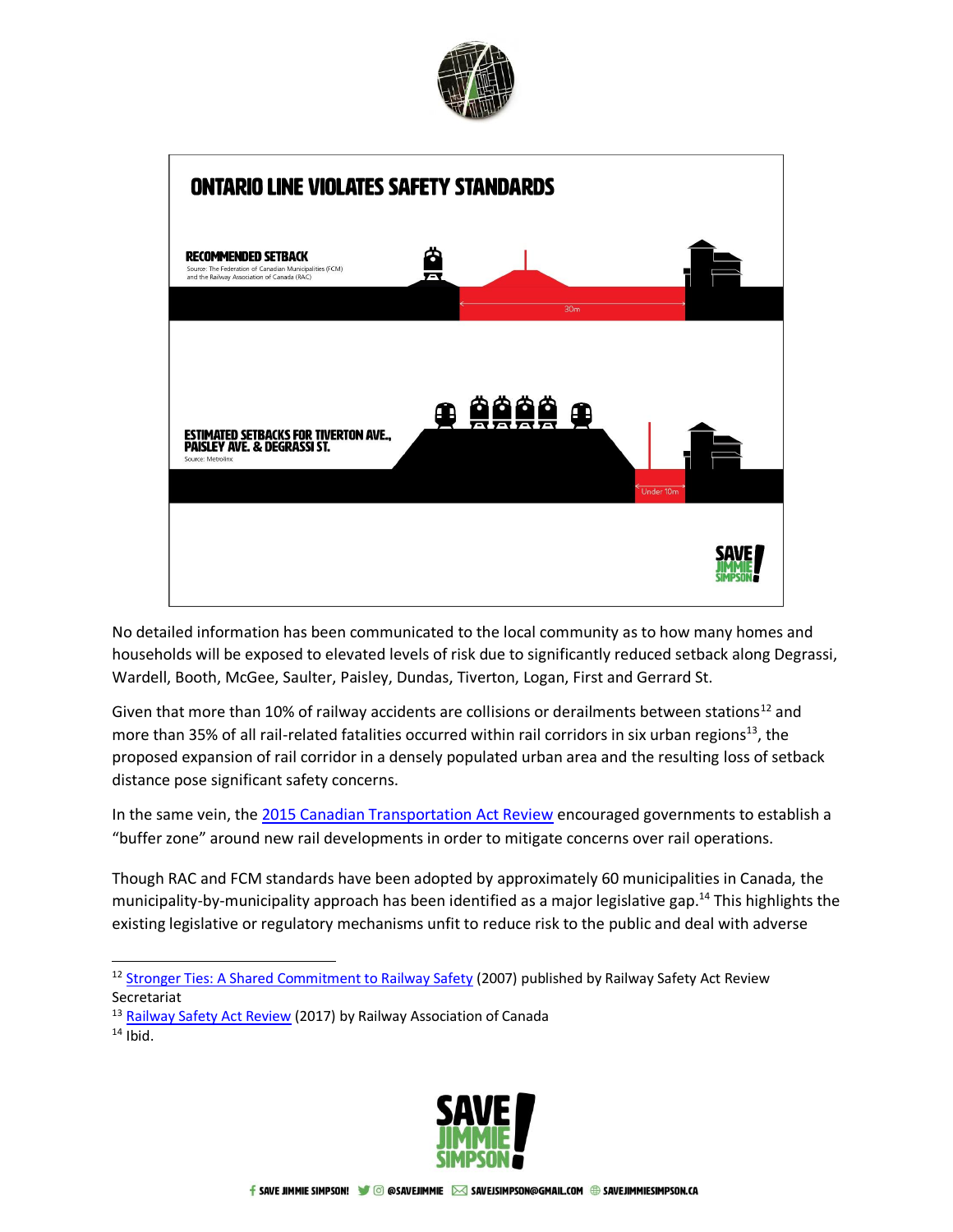

effects and issues arising from proximity to rail operations in a uniform and consistent manner across Canada.

This challenge is further detailed in the [2007 Review of the Railway Safety Act:](https://www.tc.canada.ca/sites/default/files/migrated/transport_stronger_ties_report_final_e.pdf)

Taken together, neither the Canada Transportation Act nor the RSA adequately deals with the sustainability dimension of railway operations – that is, what is reasonable from a railway operating and infrastructure planning and development perspective as it impacts on the quality of life of citizens and communities and the environment.

The [2018 Railway Safety Act Review](https://tc.canada.ca/sites/default/files/migrated/enhancing_rail_safety_canada_working_together_safer_communities.pdf) also highlights "the issue of the close proximity of residential … developments to rail operations" and proposed legislative changes to address "important proximity issues that are impacting on safety." It again calls for "clarification of the federal authority regarding proximity and safety standards in close proximity to rail operations."

Additionally, Toronto City Council<sup>15</sup> has raised safety risks related to Ontario Line. Track configuration envisions 6 lanes of mixed-use heavy passenger rail – GO & VIA – along with freight and electric tracks. The 2 proposed Ontario Line tracks straddle each side of the corridor which at its narrowest is 25 metres in width.



To our knowledge, this configuration has never been used anywhere in the world. None of the examples Metrolinx provided in response to City Council's request<sup>16</sup> provide an instance of diesel, electric and freight trains sharing a tight corridor through a dense residential neighbourhood with virtually no setback to homes.

While the *Rail Safety Act* recognizes the drafting of rules of a technical/operational nature by the industry can be an effective and flexible tool, planning for the Ontario Line has been plagued by a lack of due diligence and due process. As such, we are concerned that Metrolinx's partnership with the Canadian Standard Association to develop new safety standards do not serve the best interests of Ontarians and may constitute a conflict of interest.

<sup>&</sup>lt;sup>15</sup> City Council directs staff to review the risks and safety challenges of Ontario Line train[s City of Toronto EX18.3](https://www.toronto.ca/legdocs/mmis/2020/ex/bgrd/backgroundfile-158072.pdf) <sup>16</sup> Ibid.

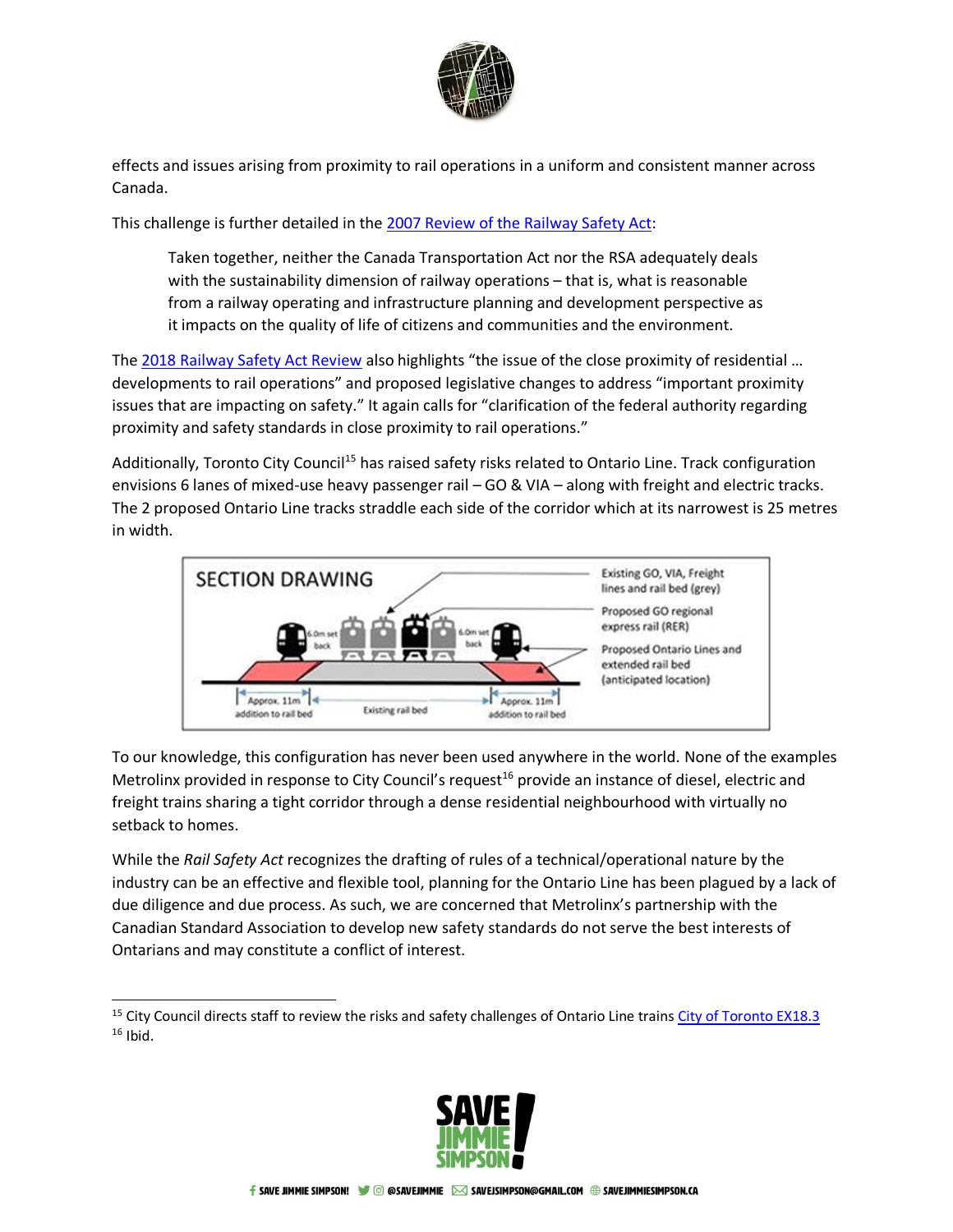

The planned 6 lanes of mixed-use rail corridor through a residential neighbourhood should be scrutinized carefully and vetted by an objective and independent body like the Transportation Safety Board (TSB) of Canada.

# **Parks and Urban Greenspace at Risk**

Academic research points to the importance of urban greenspace on the health and wellbeing of surrounding communities. Increased use of and exposure to urban greenspace is associated with increases in physical activity, children's attention span, mental health and mood, as well as reductions in heart disease.<sup>17</sup>

The presence of parks in neighbourhoods is linked to positive factors including greater neighbourhood social connection, nature engagement, exercise opportunities and lower neighbourhood disorder.<sup>18</sup>

The above ground alignment of the Ontario Line endangers 6 parks and urban greenspaces:

- Bruce Mackey Park
- Gerrard Carlaw Parkette
- Jimmie Simpson Park
- McCleary Playground
- Saulter St. Parkette
- Tiverton Avenue Parkette

The City of Toronto, in their extensive [Parkland Strategy Report](https://www.toronto.ca/wp-content/uploads/2019/11/97fb-parkland-strategy-full-report-final.pdf) (November 2019), designated our neighbourhood as:

- Currently being in the second-lowest [Parkland Per Person](https://www.toronto.ca/wp-content/uploads/2019/11/90b8-ParklandProvision2016.jpg) category;
- As population increases, likely to experience up to 25% [Decrease in Parkland](https://urldefense.com/v3/__https:/www.toronto.ca/wp-content/uploads/2019/11/9840-ImpactOfGrowth.jpg__;!!O9lNpA!x8vKkxtGWwb4PGy_mOwrjLtBzP8dkHXfLyg7qVdlEGOymqEgA8z6Pbn3sQXx$) per person by 2033;
- Notably, the city considers this neighbourhood to be an **Acquisition Priority Area** where the city should work to provide *more* parkland.

If our community were to lose these parks, the closest large urban greenspace will be about 2 km away. Planning for the Ontario Line has thus far not taken into account reasonably expected impacts on the quality of life of communities and the environment.

<sup>&</sup>lt;sup>18</sup> Deirdre Pfeiffer, Meagan M. Ehlenz, Riley Andrade, Scott Cloutier & Kelli L. Larson (2020) Do Neighborhood Walkability, Transit, and Parks Relate to Residents' Life Satisfaction?, Journal of the American Planning Association, 86:2, 171-187, DOI: [10.1080/01944363.2020.1715824](https://doi.org/10.1080/01944363.2020.1715824)



<sup>&</sup>lt;sup>17</sup> [Built and natural environment planning principles for promoting health: an umbrella review,](https://bmcpublichealth.biomedcentral.com/track/pdf/10.1186/s12889-018-5870-2.pdf) BMC Public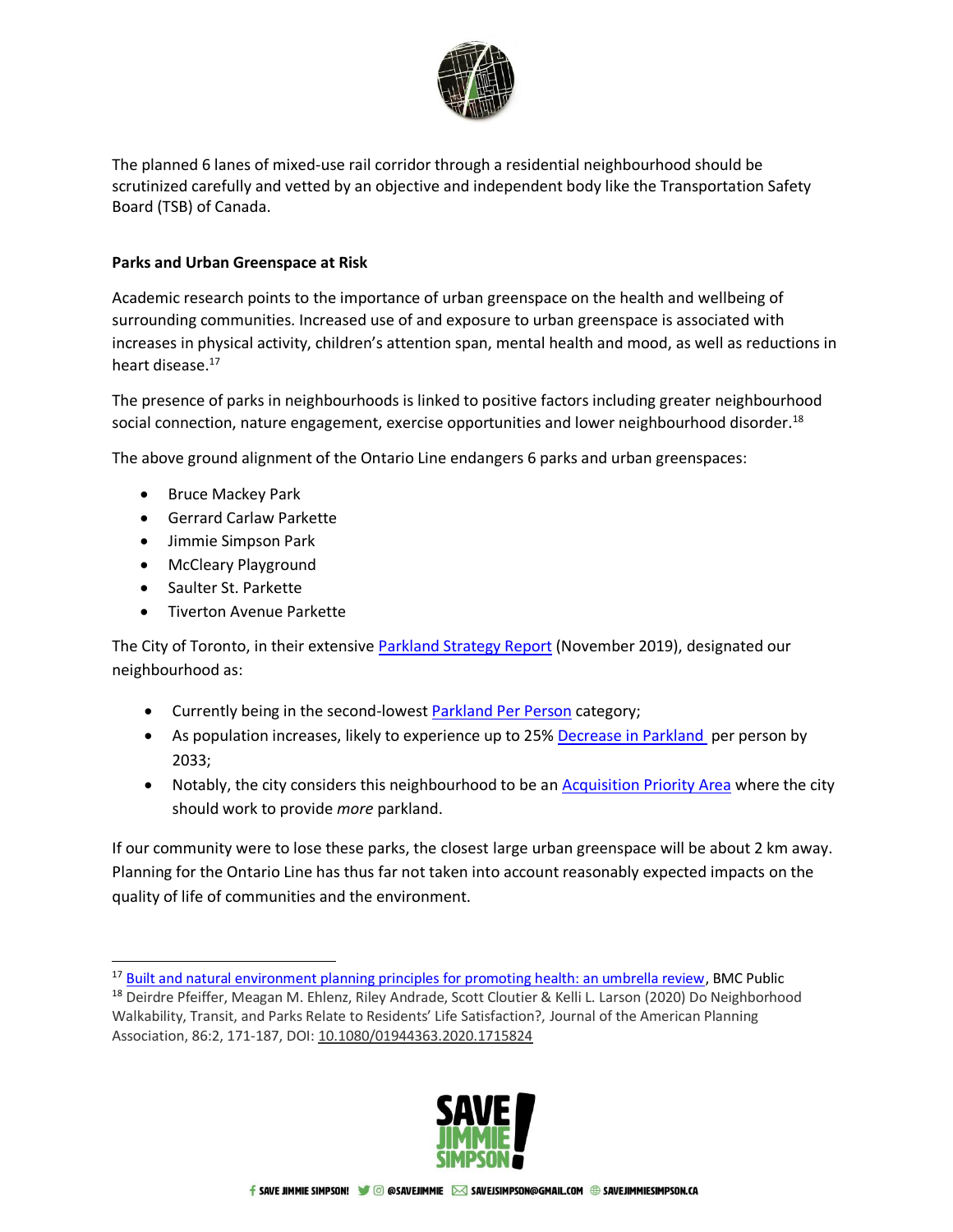

#### **Need for a Health Impact Assessment**

A review from the [What Works Centre on Local Economic Growth](https://whatworksgrowth.org/public/files/Policy_Reviews/15-06-25_Transport_Review.pdf) notes that evaluations of transit projects are often flawed as they fail to establish a valid counterfactual (i.e., what would have happened to an area if the project hadn't happened) or a valid alternative (i.e., what would happen if we pursue a different option).

Despite strong community opposition and a directive from City Council<sup>19</sup>, Metrolinx has not yet considered any valid alternative to the alignment between Eastern Ave. and Gerrard St.

Provincial authorities have shown little sympathy to the plight of local communities. Numerous comments on Metrolinx's Engage website<sup>20</sup> arguing for an underground alignment and the need for a health impact assessment have been met with a perfunctory response or no response at all. The lack of community consultation has been a subject of a number of community complaints to the provincial Ombudsman.

We believe an informed, well-researched plan which carefully considers public health impacts is crucial to prevent damaging long-term consequences.

The City of Toronto has conducted a health impact assessment for previous infrastructure projects in Toronto. However, Toronto having forfeited oversight of the project, coupled with Metrolinx's refusal to take on any assessment which may slow down the project delivery, the only means left to address public health risks appears to be through the federal government.

This points to the need for a federally conducted environmental assessment that focus on a meaningful engagement process with residents, businesses and other stakeholders to identify, analyze and incorporate their values and preferences into transit-planning processes that will affect the communities they live and work in for decades to come.

<sup>&</sup>lt;sup>20</sup> The website has been taken offline, but the comments have been archived in the Metrolinx Environmental [Conditions Report.](https://www.metrolinxengage.com/sites/default/files/appendix_c5_-_stakeholder_consultation_and_correspondence_lock.pdf) As of the end of October 2020, Metrolinx had responded to only about 60% of comments. Many comments related to public health risks and health impact assessment were ignored.



 $19$  The Province's willingness to skirt municipal due process is well documented through its use of Minister's Zoning Order.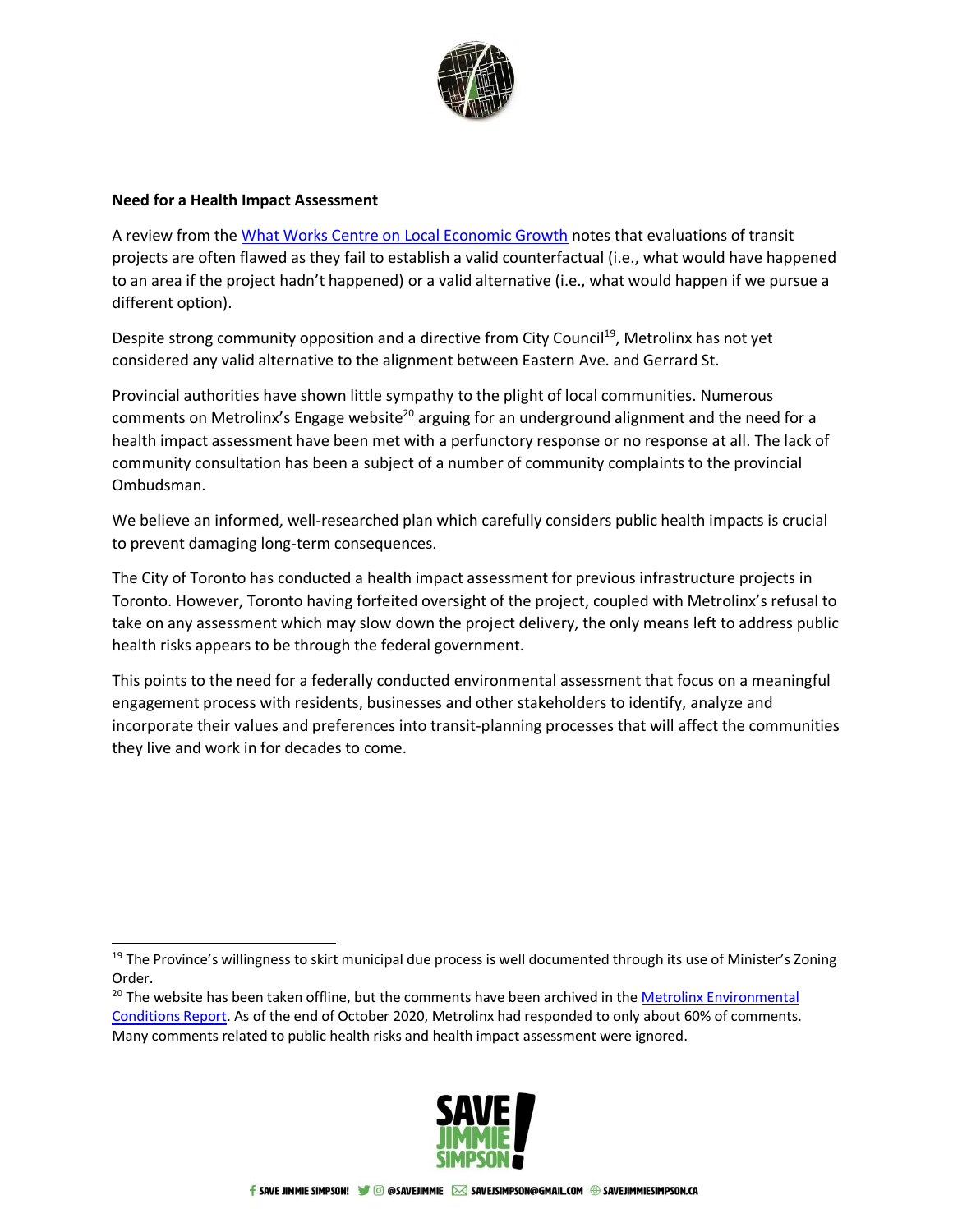

## **Public Concerns**

There have been significant community opposition to these plans and organized efforts to bury the line. Health risks, rail safety issues, lack of transparency, lack of consultation and parks at risk are concerns that have been communicated to various levels of government. Examples include:

- Over 200 deputation letters and [dozens of speakers](https://www.youtube.com/watch?t=2661&v=71eh8mje-fY&feature=youtu.be) spoke to Executive Committee meeting (October 2019)
- Transit experts have echoed community concerns. Prof. [Matti Siemiatycki](https://www.tvo.org/transcript/2585130/historic-ttc-deal-the-way-forward) of University of Toronto, said "real questions as to whether it can be built in a way that isn't extremely disruptive to the communities that surround the line" (October 2019)
- [City Council](http://councillorpaulafletcher.ca/july20/) called for the Province and Metrolinx to undertake a full, formal Transit Project Assessment Process that would consider alternative technology, station locations and alignment, including putting the Gerrard to Don River section underground (January 2020)
- A [change.org petition](https://www.change.org/p/government-of-ontario-keep-the-ontario-line-underground) asking to put the Ontario Line underground received over 5,000 signatures
- Various community groups lik[e Save Jimmie Simpson](http://savejimmiesimpson.ca/) formed to challenge Metrolinx
- [Community submission](https://www.linkedin.com/feed/update/urn:li:activity:6724699927844392960/) to Metrolinx endorsed by over 150 residents of Riverside/Leslieville highlighting deficiencies in their Environmental Conditions Report and asking for a Health Impact Assessment (October 2020)
- [Joint community group submission](https://www.linkedin.com/feed/update/urn:li:activity:6736837914078040064) opposing draconian measures of Bill 222 (November 2020)
- Petition to the Ontario Legislative Assembly with over 400 physical signatures (even in the height of pandemic lockdown) presented by Peter Tabuns MPP asking the Province to put the Ontario Line underground (December 2020)
- Select media coverage: CBC News [\(2019,](https://www.cbc.ca/news/canada/toronto/executive-committee-considers-transit-deal-1.5331791) [2020\)](https://ici.radio-canada.ca/nouvelle/1744890/ligne-ontario-metrolinx-leslieville-toronto-risques-sante-health-risks), [Toronto Star,](https://www.thestar.com/news/gta/2020/09/29/queen-street-community-centre-spared-in-revamped-ontario-line-plan-but-local-residents-remain-wary.html) [CP24,](https://www.cp24.com/video?clipId=1811405) [BlogTO](https://www.blogto.com/city/2020/02/ontario-line-map-above-ground/)
- Community complaints have been filed with the Provincial Ombudsman
- A number of letters and emails have been written to federal officials, including Chrystia Freeland and Catherine McKenna

## **Federal Jurisdiction and Interest**

We understand that railways and their rights-of-way are federally governed by the *Canada Transportation Act* (CTA), and construction projects must adhere to the requirements for the *Railway Safety Act* (RSA) intended to protect people, property and the environment. Environment Canada also has jurisdiction over environmental oversight of the railway.

Metrolinx and Infrastructure Ontario are proceeding with procurement for the Ontario Line assuming a 40% funding contribution from the federal government. Our understanding is that \$5.1 billion of federal funding has been earmarked, further establishing federal interest in the project.

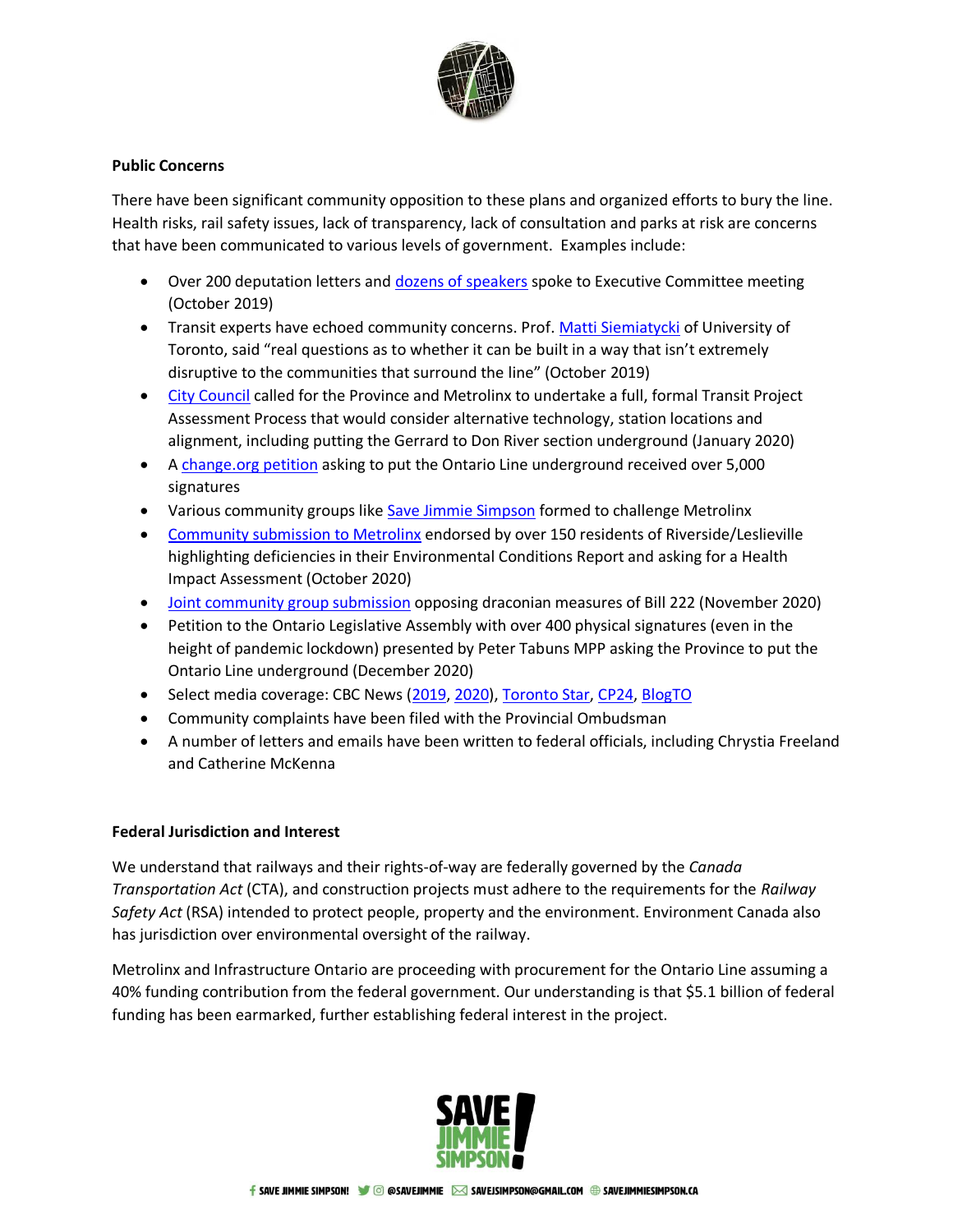

In order to "support the long-term health of Canadian urban municipalities," the [2015 Canadian](https://tc.canada.ca/sites/default/files/migrated/ctar_vol1_en.pdf)  [Transportation Act Review](https://tc.canada.ca/sites/default/files/migrated/ctar_vol1_en.pdf) recommended that "the federal government use infrastructure funding leverage" to support "the relocation of rail infrastructure outside of dense urban centres" and "safer alternatives."<sup>21</sup>

The latest [Integrated Bilateral Agreement](https://www.infrastructure.gc.ca/prog/agreements-ententes/2018/2018-on-eng.html) (for the Investing in Canada Infrastructure Program) signed between Canada and Ontario included a condition on environmental assessment. Namely, "no site preparation, vegetation removal or construction will occur for a Project … until Canada is satisfied that the federal requirements under the *Canadian Environmental Assessment Act* … are met."

We believe Metrolinx's plans for 'early works' construction (including tree removal, rail corridor expansion and bridge expansion) without the benefit of a completed environmental assessment and publicly consulted safety and other necessary mitigation strategies for our environment breach a federal funding requirement.

Federal government must urge provinces to observe best practices its own agencies promulgate:

- [Impact Assessment Agency](https://www.canada.ca/en/impact-assessment-agency/services/environmental-assessments/basics-environmental-assessment.html) notes "an environmental assessment should begin as early as possible so the proponent can consider the analysis for their proposed plans."
- CMHC states i[n Road and Rail Noise](https://nrc-publications.canada.ca/eng/view/ft/?id=48a42a3e-a7c4-4df2-8f5a-9fd2b2e51687) that "caution should be exercised when building within 100m of a railway line. At these distances there is a possibility of high vibration levels within the building due to both ground vibration and airborne noise."
- [Health Canada](http://hiaconnect.edu.au/old/files/hia-Volume_1.pdf) recommends "health assessment needs to be integrated in [Environmental Assessment] and not done as a separate entity because decision-makers require information on economic issues, health and environmental effects concurrently."

As a signatory to the UN Sustainable Development Goals, federal government has an international obligation to uphold the principles of integrated approaches to [sustainable infrastructure](https://www.greengrowthknowledge.org/sites/default/files/downloads/resource/Integrated_Approaches_To_Sustainable_Infrastructure_UNEP.pdf) endorsed by UN Environment.

- 1. Consider the environmental, social, and economic aspects of sustainability across the entire life cycle of infrastructure
- 2. Do so as far upstream in decision-making processes when alternatives are still technically, politically and economically feasible
- 3. Incorporate stakeholder consultation and public participation from the outset

<sup>&</sup>lt;sup>21</sup> 2015 Canada Transportation Act Review. [Pathways: Connecting Canada's Transportation System to the World](https://www2.tc.gc.ca/eng/ctareview2014/ctar_vol1_en.pdf)-[Volume 1.](https://www2.tc.gc.ca/eng/ctareview2014/ctar_vol1_en.pdf) December 2015. p. 143.

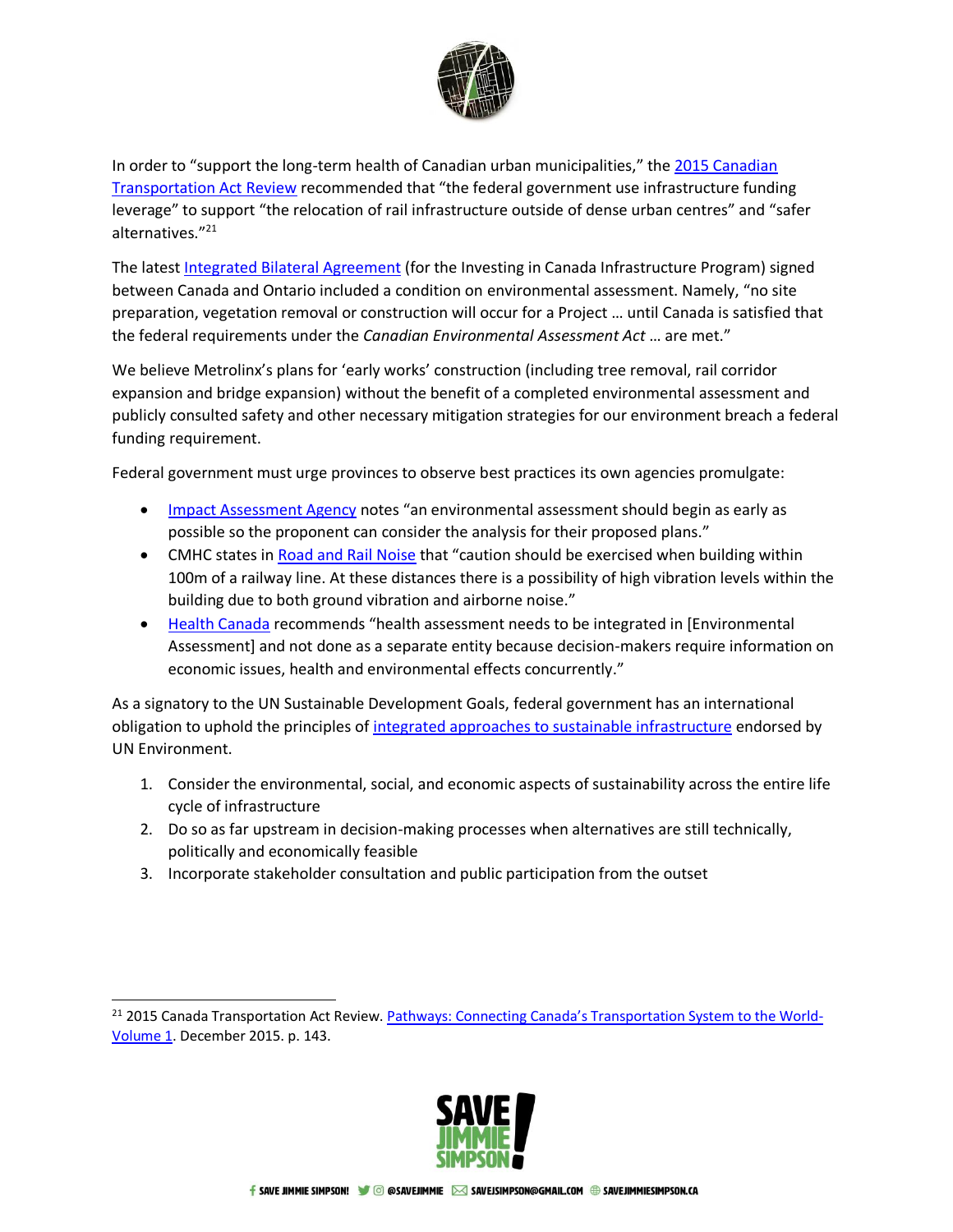

The Minister of Environment is unable to designate a project if a substantial work for a given project has begun. For the Ontario Line project, no RFQ or RFP contract has been awarded. Similarly, no preparatory work has taken place yet.

Recent legislative changes in Ontario expedite the commencement of 'early works' construction before the release of a watered-down environmental assessment, which we understand will not address any public health risks.

We believe if we are to hold the province accountable, federal oversight of the project must commence now. Alternative alignment options exist that obviate health, environmental and socioeconomic risks of the above ground alignment of the Ontario Line, and this solution can be found through a meaningful engagement with the public.

## **Conclusion**

We are deeply concerned about the complete lack of due diligence on the public health impact of running 6-lane railways through a residential neighbourhood. Undermining of environmental assessment in an effort to speed up the project comes at enormous costs to be borne by our local community.

Publication of the environmental impact assessment after construction has begun makes a mockery of the public consultation process. Exclusion of health impacts from the environmental assessment, especially when the project is expected to pose grave environmental, safety and health risks, fails to live up to the purpose of an environmental assessment as defined by the *Impact Assessment Act*.

Any federal support for this project would stand in direct contradiction to the federal government's commitment to sustainable development goals and send an erroneous message to rest of the country. Ontario's attempts to skirt environmental assessment and protection, its unilateral planning without consultation with municipal partners and the public, and its disregard for health and safety standards warrant federal oversight of the Ontario Line.